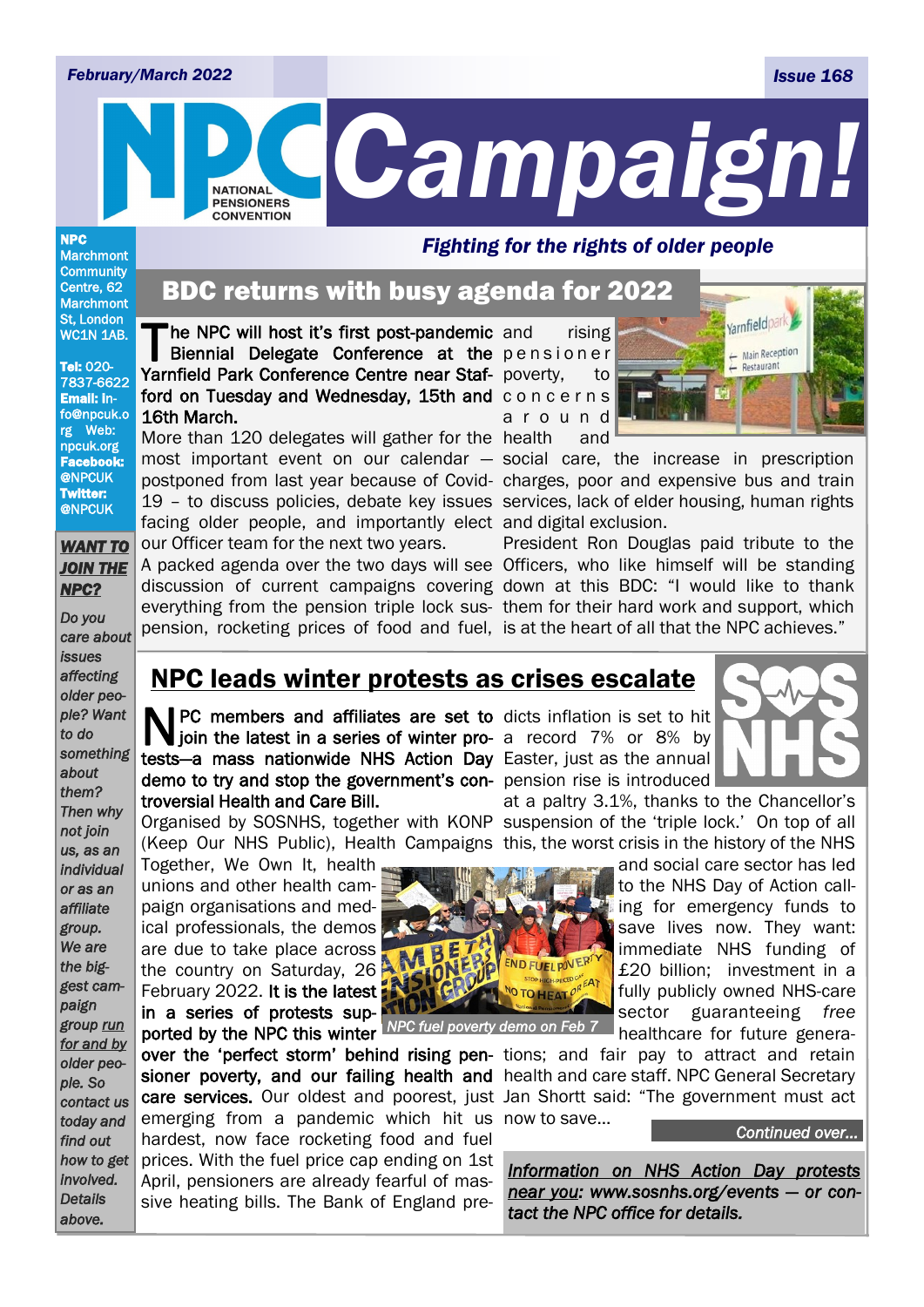## NDC

### *Fighting for the rights of older people*

### Continued.. NPC affiliates make their voices heard at demos

treatment waiting lists. The NPC protests this winter."

..lives. Our heroic but exhausted has appealed to government for health and care staff are still deal-emergency action andfunding. We ing with the victims of Omicron, thank all members and affiliates while trying to catch up on hospital who have come out to support our



*NPC Winter mortality rates demo* 

### *End of fuel price cap will add to worsening cost of living crisis*

**NPC** PC members act quickly to avoid energy bills which will more to heat the averfollow the end of the age home, and by Octo-April. The event, attended by Fuel Poverty Action, the TUC, Trade Unions affiliated to NPC and pensioners' groups across the southeast, was to protest at the Chancellor's 'poor' response to the rising fuel further £300. With choose between eating The Government's reand heating. Tony O'Bri-sponse has been poor ganised the on the government to fuel companies."

demonstrated out- hardship and even side Downing Street on deaths. He said: "We 7th February against a know that from April it record 54% increase in will cost up to £700 fuel price cap on 1st ber it will rise again by a



*Protestors make their case* 

bills, which are contrib-OFGEM now saying they uting to ag cost-of-living will review gas prices crisis that is leaving old-every three months this er people having to hike may be sooner. en, NPC Housing Work-handing out a loan of ing Party Chair who or-£200 that will be have thanked everyone who last 10 years £120bn supported it, and called was paid in profits to demo, to be repaid. Yet in the

### Time to reach out to new members!

he NPC wants to contact the many older people who would like to make their voices heard about issues that affect them. The Covid-19 lockdown meant our local groups could not meet as usual. So as we start to get together in person again we would like to suggest a few new ways for groups to contact people, particularly those who are not online. For example, local newspapers can often publish details of your next meeting. If you'd like help on writing to your paper-contact us at info@npcuk.org for a template letter.

### Perfect Storm of policy decisions behind rising pensioner poverty

An NPC Dignity Ac-<br>
Nuon Day webinar\* tion Day webinar\* heard how a tsunami of it could not afford that, policy decisions is now so pensioners are set converging to cause to get a meagre 3.1% misery for millions. Many older people feel though the Bank of Engthey are being unfairly land says inflation will targeted by recent gov-hit 7% or even 8% by ernment changes. Our then. Jan Shortt said: panel of experts— "Our members are al-Shadow Minister for ready terrified of hefty Health and Social Care bills for food and heat-Karin Smyth MP; Lord ing with worse to come. Prem Sikka; AJ Bell Head of Retirement Pol- It is a shameful way to icy Tom Selby; and In- treat our oldest and dependent Age Head of most vulnerable. Con-Policy & Influencing trary to mistaken public Morgan Vine discussed perception, millions surthe implications of eve-vive on basic pensions rything from the sus-of either £137.60 (for pension of the triple those retiring before lock on annual pension 2016) or £179.60 per increases at a time of week. Many who also rocketing inflation, and have small occupationrising pensioner pov-al pensions are often erty, to the worsening just above qualifying for crisis in health and so-pension credit which cial care. As inflation means their finances hits a 30 year high of are squeezed to the 5.4% the event chair, limit. Jan said: "This is the NPC's Jan Shortt, a disastrous situation, called for the govern- but the government can ment to at least rein- do something about it, state the triple lock, starting with reinstating which ensures sions rise by the high- to give retirees a deest of either wages, in- cent pension rise this flation or 2.5%. It was April." \**View webinar*  suspended wages hit an artificially *www.npcuk.org* 

high 8.1% last autumn. The government judged rise in April—even

#### *Squeezed*

pen- the pensions triple lock because v *i* d e o a t :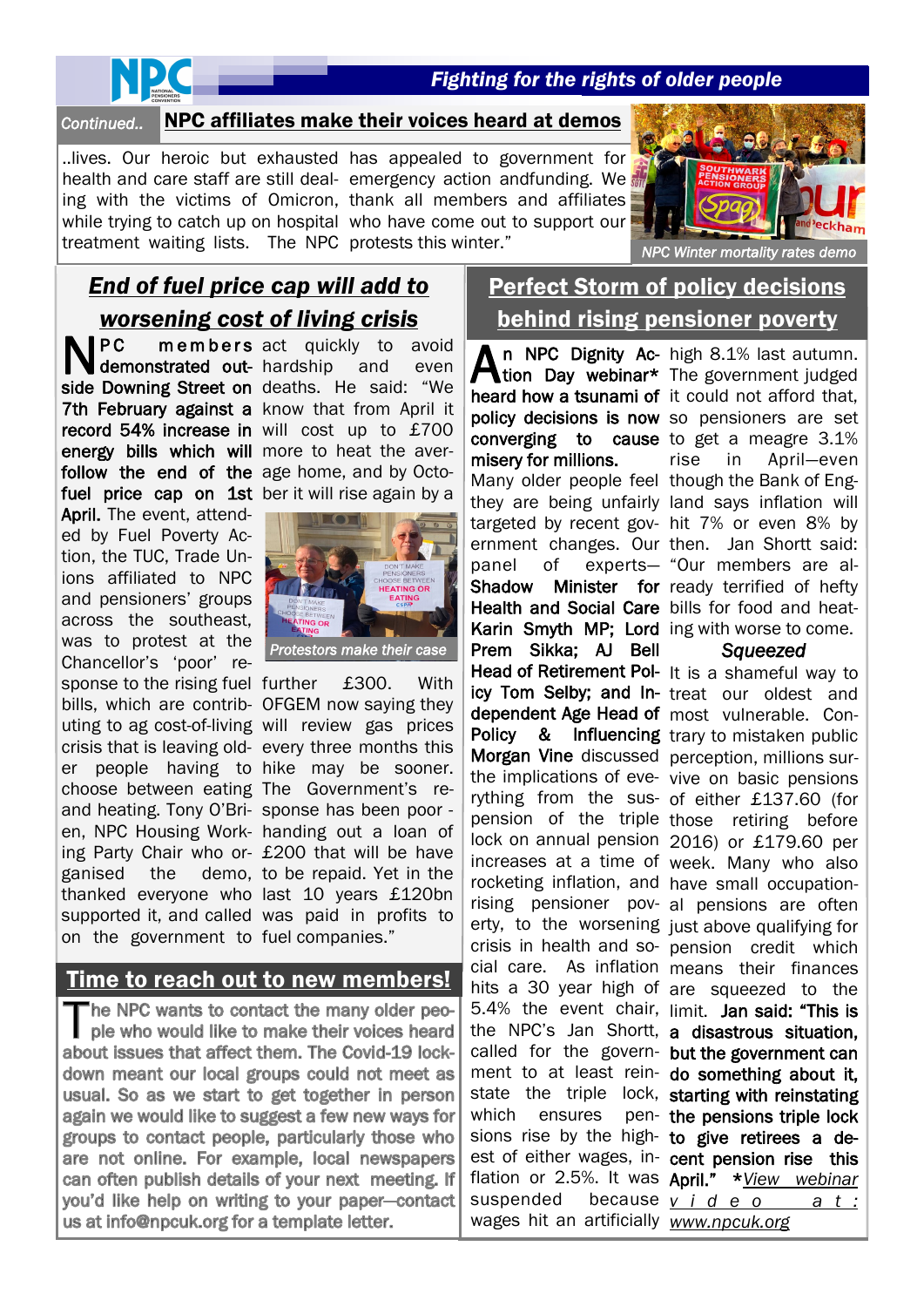

### *Fighting for the rights of older people*

### Pension Age Review deadline 11 April PENSIONS DASHBOARD

the call for evidence on the state This is a really important consulpension age review. Our own Pen-tation that will set the tone for sions & Income Working Party will other pension changes. Follow help the NPC respond, but we the link for information: please forward them by 11th April report-call-for-evidence

The NPC is asking for you or 2022, so that we have time to your organisation to consider collate any responses received. he NPC is asking for you or 2022, so that we have time to

would welcome your input to our https://www.gov.uk/government/ response. If you have any views consultations/second-statethat you would like to send us, pension-age-review-independent-

The Financial Conduct Authority (FCA) is inviting he Financial Conduct Aufeedback on its proposals for a Pensions Dashboard initiative which will enable consumers to find and view all their pension savings, including State, workplace and personal, in one place. The deadline is 8th April 2022. Find out more at www.fca.org.uk

### Quick end to Covid rules is ongoing worry for many

The decision to end coronavirus self-isolation tings. If the requirement to rules is likely to increase anxiety among old isolate is removed at the he decision to end coronavirus self-isolation tings. If the requirement to people and cause some to shield. The charity In- same time as free lateral dependent Age said it is concerned about this flow tests for most age groups stop, this fear is "sudden change in direction of public safety."

The government has announced that it will no into contact with someone who has Covid." Relonger be a legal requirement to self-isolate after cent polling showed that a majority (56%) thought testing positive for Covid from February 24. Free isolating should always be a requirement for testing for the public will also be scrapped in Eng-somebody who has tested positive, and a further land from April 1. Morgan Vine, head of policy and 27% said it should be a requirement for the next Influencing at the charity, said: "Our research re-few months." NPC General Secretary Jan Shortt vealed that the challenges faced by those in later said the findings chime with those of our memlife due to the pandemic have worsened many bers: "Many older people feel it is just too soon to people's mental health with many we spoke to dispense with all restrictions while the virus is still expressing fear at catching the virus in public set- in circulation, and are still wary about going out."

likely to increase as is the likelihood of coming

### Over 80s still make up two thirds of Covid deaths

 virus. In the week ending January 21, over-80s made up **D** espite the ending of Covid restrictions over 80s still make up two thirds of all those who are dying from the espite the ending of Covid restrictions over 80s still 63.2% of deaths in England and Wales with coronavirus on the death certificate, according to the Office for National Statistics (ONS). While deaths overall have fallen, the proportion in the over-80s age group is the highest since December 2020. And people aged 60 to 79 accounted for a further 30.7 % of deaths in the week to January 21, the ONS found. (In the week to December 18 2020, the deaths rate for over-80s was 64%). The proportion of Covid-19 deaths among over-80s fell to 37.9% in the week up to July 2 2021. The NPC says the figures are unacceptable given government pledges to protect older people. General Secretary Jan Shortt said: "We will contact the Department for Health & Social Care with some critical questions in regard to the breakdown of these figures — such as underlying ill health and whether the death took place in a care home, hospital or a person's own home. It is worrying that it's still hard to get a GP appointment if you can't book online."

### Care staff must still self-isolate

Social care staff in England should<br>Scontinue to test for coronavirus and Continue to test for coronavirus and self-isolate if they receive a positive result. The Department of Health and Social Care provided the guidance after confusion among providers over the government's new 'Living with COVID-19' plan which sets out a timetable to replace legal regulations.The Homecare Association received clarification from the director general of DHSC Adult Social Care, who said that while the legal requirement to self-isolate ends on Thursday, staff who test positive are still advised to stay at home and avoid contact with people. Staff should continue to test, as set out in published guidance. Currently, home care staff are required to test daily using lateral flow tests.